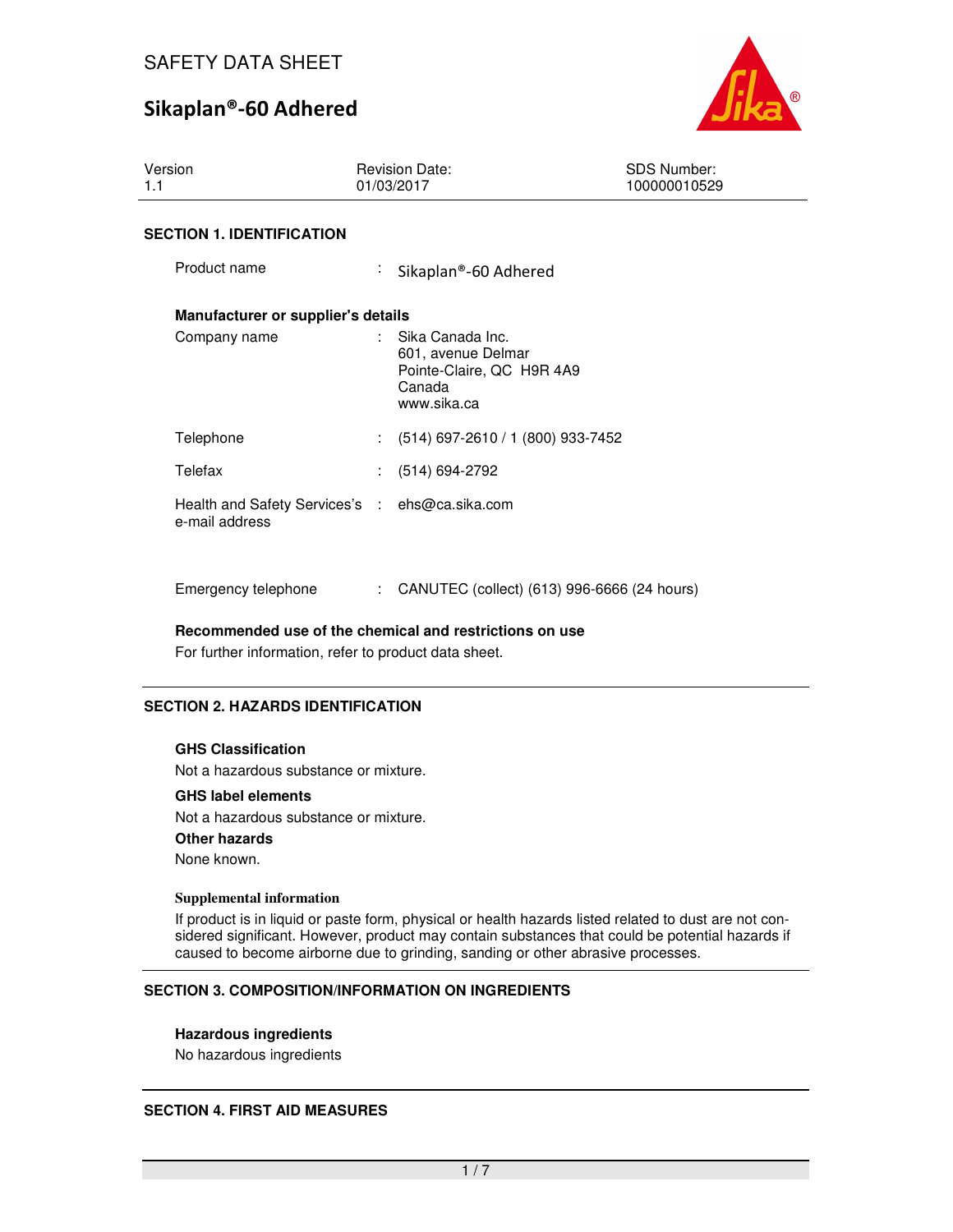

| Version<br>1.1                                                    | <b>Revision Date:</b><br>01/03/2017                                                                     | <b>SDS Number:</b><br>100000010529                                                                                                                                         |
|-------------------------------------------------------------------|---------------------------------------------------------------------------------------------------------|----------------------------------------------------------------------------------------------------------------------------------------------------------------------------|
| General advice                                                    |                                                                                                         | : No hazards which require special first aid measures.                                                                                                                     |
| If inhaled                                                        | : Move to fresh air.                                                                                    |                                                                                                                                                                            |
| In case of skin contact                                           | Wash off with soap and plenty of water.                                                                 | : Take off contaminated clothing and shoes immediately.                                                                                                                    |
| In case of eye contact                                            | : Flush eyes with water as a precaution.<br>Remove contact lenses.<br>Keep eye wide open while rinsing. |                                                                                                                                                                            |
| If swallowed                                                      | Do not give milk or alcoholic beverages.                                                                | : Clean mouth with water and drink afterwards plenty of water.<br>Do not induce vomiting without medical advice.<br>Never give anything by mouth to an unconscious person. |
| Most important symptoms<br>and effects, both acute and<br>delayed | : No known significant effects or hazards.<br>and symptoms.                                             | See Section 11 for more detailed information on health effects                                                                                                             |
| Notes to physician                                                | : Treat symptomatically.                                                                                |                                                                                                                                                                            |

## **SECTION 5. FIRE-FIGHTING MEASURES**

| Suitable extinguishing media                      | : Use extinguishing measures that are appropriate to local cir-<br>cumstances and the surrounding environment.                                                                                                                  |
|---------------------------------------------------|---------------------------------------------------------------------------------------------------------------------------------------------------------------------------------------------------------------------------------|
| Further information                               | : Collect contaminated fire extinguishing water separately. This<br>must not be discharged into drains.<br>Fire residues and contaminated fire extinguishing water must<br>be disposed of in accordance with local regulations. |
| Special protective equipment<br>for fire-fighters | : In the event of fire, wear self-contained breathing apparatus.                                                                                                                                                                |

### **SECTION 6. ACCIDENTAL RELEASE MEASURES**

| Personal precautions, protec-<br>tive equipment and emer-<br>gency procedures | : Refer to protective measures listed in sections 7 and 8.                             |
|-------------------------------------------------------------------------------|----------------------------------------------------------------------------------------|
| Environmental precautions                                                     | : Local authorities should be advised if significant spillages<br>cannot be contained. |
| Methods and materials for<br>containment and cleaning up                      | : Keep in suitable, closed containers for disposal.                                    |

## **SECTION 7. HANDLING AND STORAGE**

| Advice on protection against | Normal measures for preventive fire protection. |
|------------------------------|-------------------------------------------------|
| fire and explosion           |                                                 |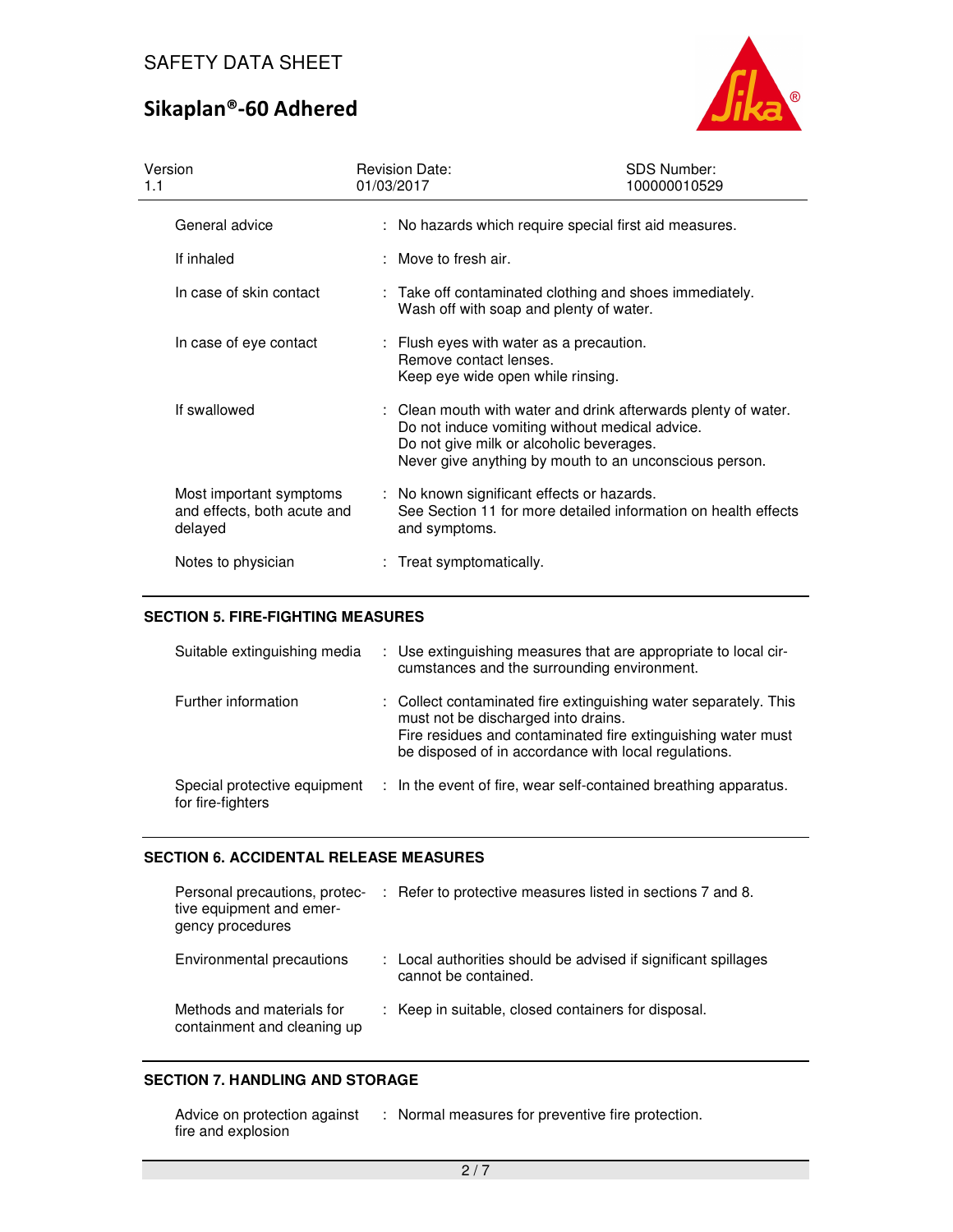

| Version<br>1.1              | <b>Revision Date:</b><br>01/03/2017                                                           | <b>SDS Number:</b><br>100000010529                           |
|-----------------------------|-----------------------------------------------------------------------------------------------|--------------------------------------------------------------|
| Advice on safe handling     | : For personal protection see section 8.<br>No special handling advice required.<br>products. | Follow standard hygiene measures when handling chemical      |
| Conditions for safe storage | place.<br>Store in accordance with local regulations.                                         | : Keep container tightly closed in a dry and well-ventilated |
| Materials to avoid          |                                                                                               | No special restrictions on storage with other products.      |

## **SECTION 8. EXPOSURE CONTROLS/PERSONAL PROTECTION**

#### **Ingredients with workplace control parameters**

Contains no substances with occupational exposure limit values.

| oomano no sabsianocs with occapational cxposare imilit values. |                                                                                                                                                                                                                                                                                                                                                     |  |  |  |
|----------------------------------------------------------------|-----------------------------------------------------------------------------------------------------------------------------------------------------------------------------------------------------------------------------------------------------------------------------------------------------------------------------------------------------|--|--|--|
| <b>Engineering measures</b>                                    | Use of adequate ventilation should be sufficient to control<br>worker exposure to airborne contaminants. If the use of this<br>product generates dust, fumes, gas, vapor or mist, use pro-<br>cess enclosures, local exhaust ventilation or other engineer-<br>ing controls to keep worker exposure below any recommend-<br>ed or statutory limits. |  |  |  |
| Personal protective equipment                                  |                                                                                                                                                                                                                                                                                                                                                     |  |  |  |
| Respiratory protection                                         | Use a properly fitted NIOSH approved air-purifying or air-fed<br>respirator complying with an approved standard if a risk as-<br>sessment indicates this is necessary.                                                                                                                                                                              |  |  |  |
|                                                                | The filter class for the respirator must be suitable for the max-<br>imum expected contaminant concentration<br>(gas/vapor/aerosol/particulates) that may arise when han-<br>dling the product. If this concentration is exceeded, self-<br>contained breathing apparatus must be used.                                                             |  |  |  |
| Hand protection                                                |                                                                                                                                                                                                                                                                                                                                                     |  |  |  |
| Remarks                                                        | : Chemical-resistant, impervious gloves complying with an<br>approved standard should be worn at all times when handling<br>chemical products if a risk assessment indicates this is nec-<br>essary.                                                                                                                                                |  |  |  |
| Eye protection                                                 | Safety eyewear complying with an approved standard should<br>be used when a risk assessment indicates this is necessary.                                                                                                                                                                                                                            |  |  |  |
| Skin and body protection                                       | Choose body protection in relation to its type, to the concen-<br>tration and amount of dangerous substances, and to the spe-<br>cific work-place.                                                                                                                                                                                                  |  |  |  |
| Hygiene measures                                               | Wash hands before breaks and immediately after handling<br>the product.<br>Remove contaminated clothing and protective equipment                                                                                                                                                                                                                    |  |  |  |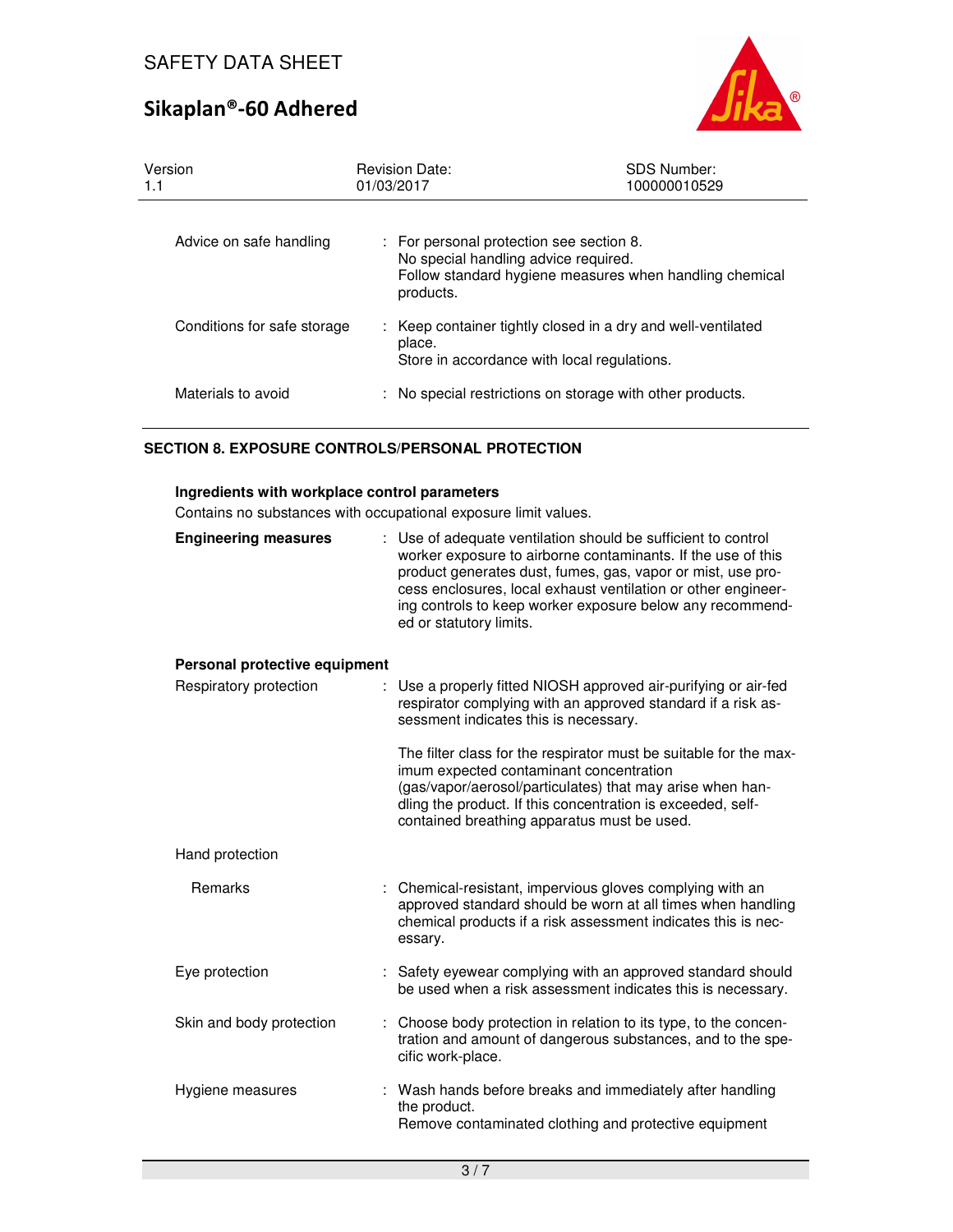

Version 1.1 Revision Date: 01/03/2017 SDS Number: 100000010529 before entering eating areas.

Avoid breathing dust.

## **SECTION 9. PHYSICAL AND CHEMICAL PROPERTIES**

| Appearance                                 |    | film                                 |
|--------------------------------------------|----|--------------------------------------|
| Color                                      |    | various                              |
| Odor                                       |    | none                                 |
| Odor Threshold                             |    | No data available                    |
| рH                                         | ÷  | No data available                    |
| Melting point/range                        | ÷  | 160 °C (320 °F)                      |
| Boiling point/boiling range                | ÷. | No data available                    |
| Flash point                                | ÷  | Not applicable                       |
| Evaporation rate                           | ÷  | No data available                    |
| Flammability (solid, gas)                  | ÷  | No data available                    |
| Upper explosion limit                      | ÷  | No data available                    |
| Lower explosion limit                      | ÷  | No data available                    |
| Vapor pressure                             | ÷  | No data available                    |
| Relative vapor density                     | ÷  | No data available                    |
| Density                                    | ÷  | 1.28 - 1.32 g/cm3 (23 °C (73 °F) ()) |
| Solubility(ies)<br>Water solubility        | ÷  | insoluble                            |
| Partition coefficient: n-<br>octanol/water | ÷  | No data available                    |
| Autoignition temperature                   | ÷  | No data available                    |
| Decomposition temperature                  | ÷  | No data available                    |
| Viscosity, dynamic                         | t. | No data available                    |
| Viscosity, dynamic                         | ÷  | No data available                    |
| <b>Explosive properties</b>                | t  | No data available                    |
| Molecular weight                           | ÷  | No data available                    |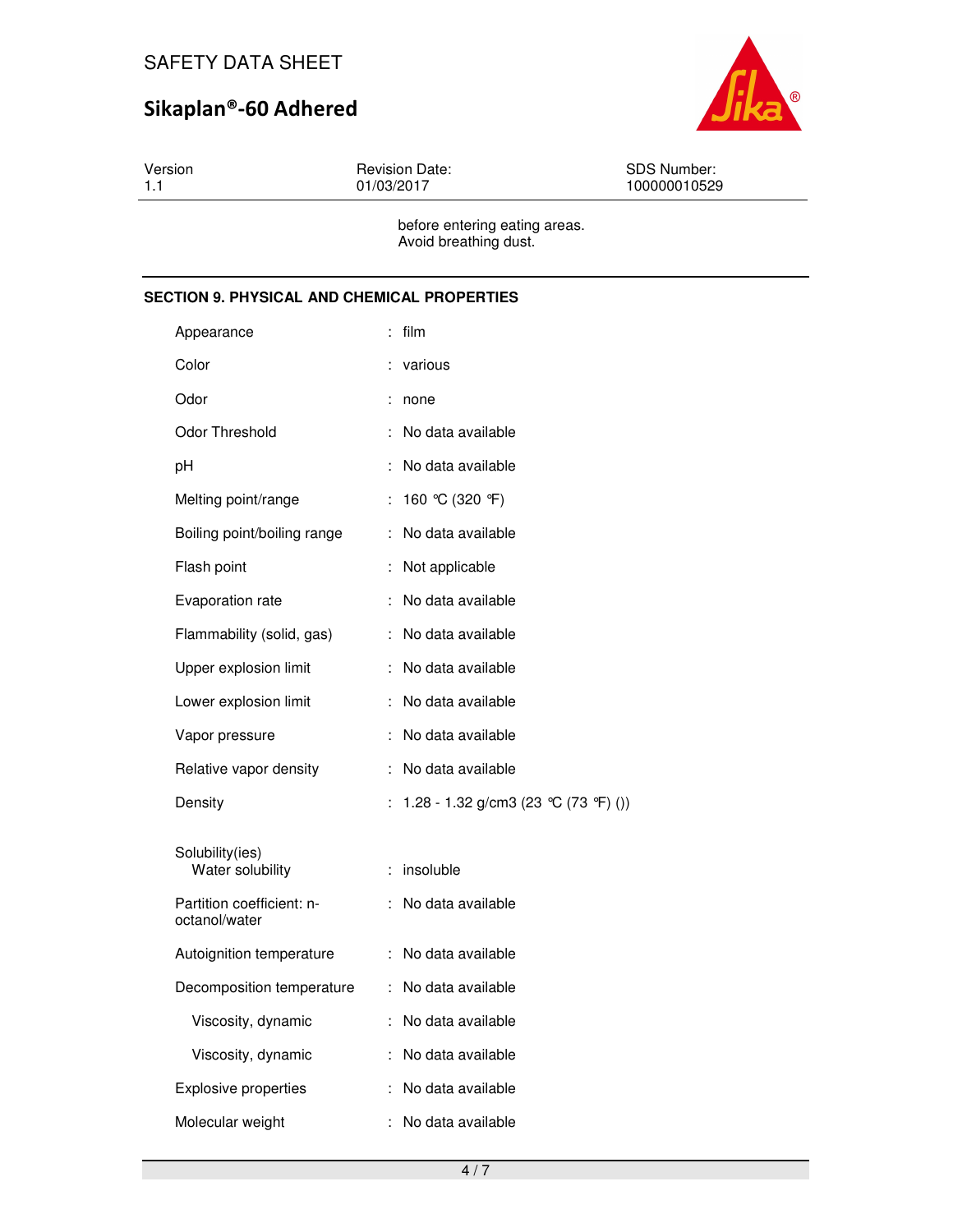

| 1.1<br>01/03/2017<br>100000010529 | Version | <b>Revision Date:</b> | <b>SDS Number:</b> |
|-----------------------------------|---------|-----------------------|--------------------|
|                                   |         |                       |                    |

#### **SECTION 10. STABILITY AND REACTIVITY**

| Reactivity                              | : No dangerous reaction known under conditions of normal use.                                             |
|-----------------------------------------|-----------------------------------------------------------------------------------------------------------|
| Chemical stability                      | : The product is chemically stable.                                                                       |
| Possibility of hazardous reac-<br>tions | : Stable under recommended storage conditions.                                                            |
| Conditions to avoid                     | : No data available                                                                                       |
| Incompatible materials                  | : No data available                                                                                       |
| Hazardous decomposition<br>products     | Under normal conditions of storage and use, hazardous de-<br>composition products should not be produced. |

## **SECTION 11. TOXICOLOGICAL INFORMATION**

#### **Acute toxicity**

Not classified based on available information.

#### **Skin corrosion/irritation**

Not classified based on available information.

#### **Serious eye damage/eye irritation**

Not classified based on available information.

#### **Respiratory or skin sensitization**

Skin sensitization: Not classified based on available information. Respiratory sensitization: Not classified based on available information.

#### **Germ cell mutagenicity**

Not classified based on available information.

#### **Carcinogenicity**

Not classified based on available information. **IARC** Not applicable

**NTP** Not applicable

## **Reproductive toxicity**

Not classified based on available information.

### **STOT-single exposure**

Not classified based on available information.

#### **STOT-repeated exposure**

Not classified based on available information.

#### **Aspiration toxicity**

Not classified based on available information.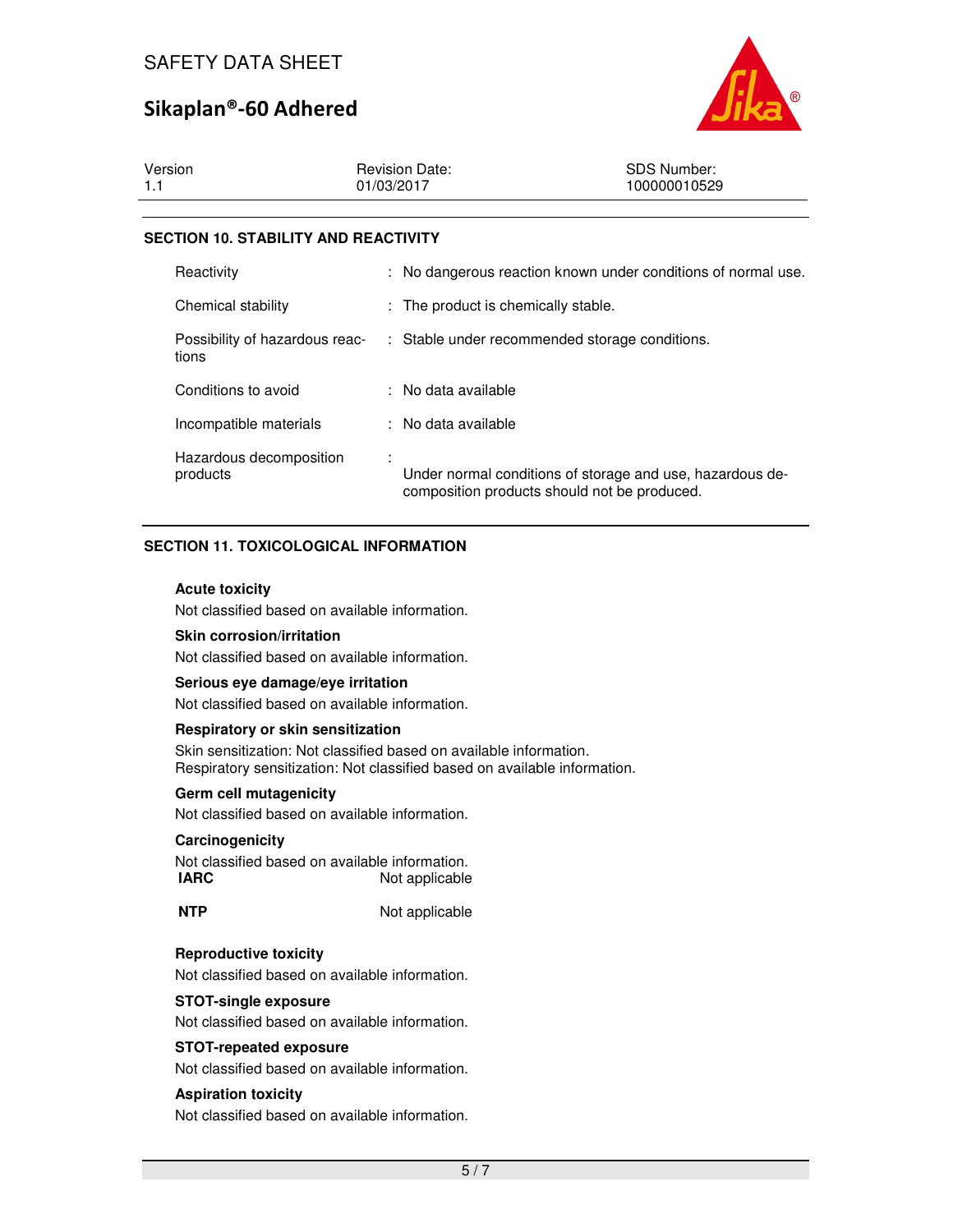

| Version | <b>Revision Date:</b>                     | SDS Number:  |
|---------|-------------------------------------------|--------------|
| 1.1     | 01/03/2017                                | 100000010529 |
|         | <b>SECTION 12. ECOLOGICAL INFORMATION</b> |              |

## **Ecotoxicity**  No data available **Persistence and degradability**  No data available **Bioaccumulative potential**  No data available **Mobility in soil**  No data available **Other adverse effects Product:**  Additional ecological information : Do not empty into drains; dispose of this material and its container in a safe way.

## **SECTION 13. DISPOSAL CONSIDERATIONS**

| Waste from residues    | : Disposal of this product, solutions and any by-products should<br>at all times comply with the requirements of environmental<br>protection and waste disposal legislation and any regional<br>local authority requirements. |
|------------------------|-------------------------------------------------------------------------------------------------------------------------------------------------------------------------------------------------------------------------------|
| Contaminated packaging | : Empty containers should be taken to an approved waste han-<br>dling site for recycling or disposal.                                                                                                                         |

#### **SECTION 14. TRANSPORT INFORMATION**

#### **Domestic regulation**

**TDG (road/train)** Not dangerous goods

**International Regulations IATA-DGR** Not dangerous goods **IMDG-Code**

Not dangerous goods

**Transport in bulk according to Annex II of MARPOL 73/78 and the IBC Code**  Not applicable for product as supplied.

#### **SECTION 15. REGULATORY INFORMATION**

#### **Canadian lists**

No substances are subject to a Significant New Activity Notification.